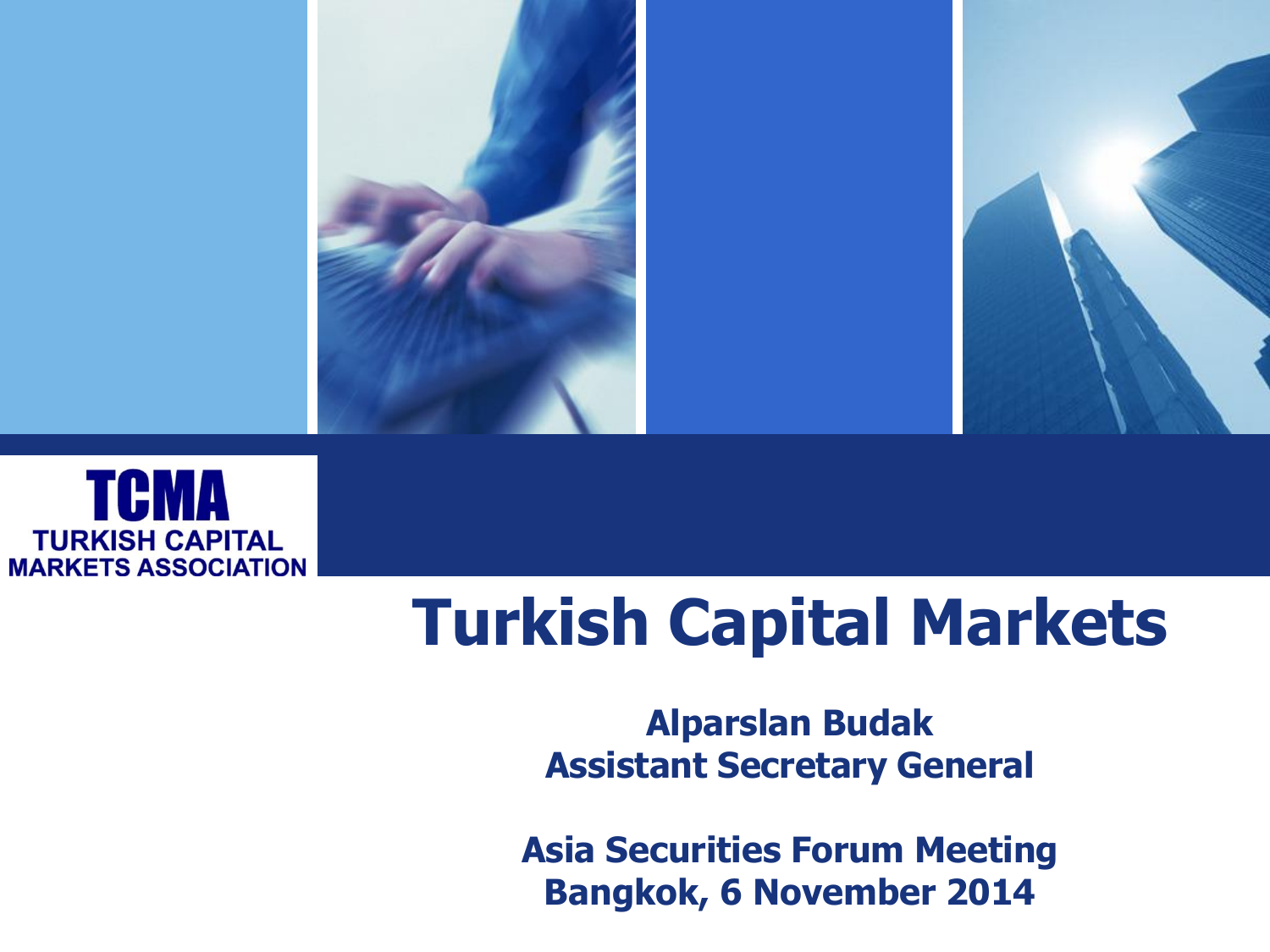



### **New Capital Markets Law**

#### **New capital market law adopted in December 2012 to modernize the capital market legislation**

- Better compliance with international standards, EU regulations and the new Turkish Commercial Code
- Significant changes for market institutions



#### **Previous capital market law was in force since 1981**

- It became out-dated and inadequate to meet investors' needs and the fast-paced innovations taking place globally

- The introduction of a new commercial code increased the need for compatible legislation for the capital markets

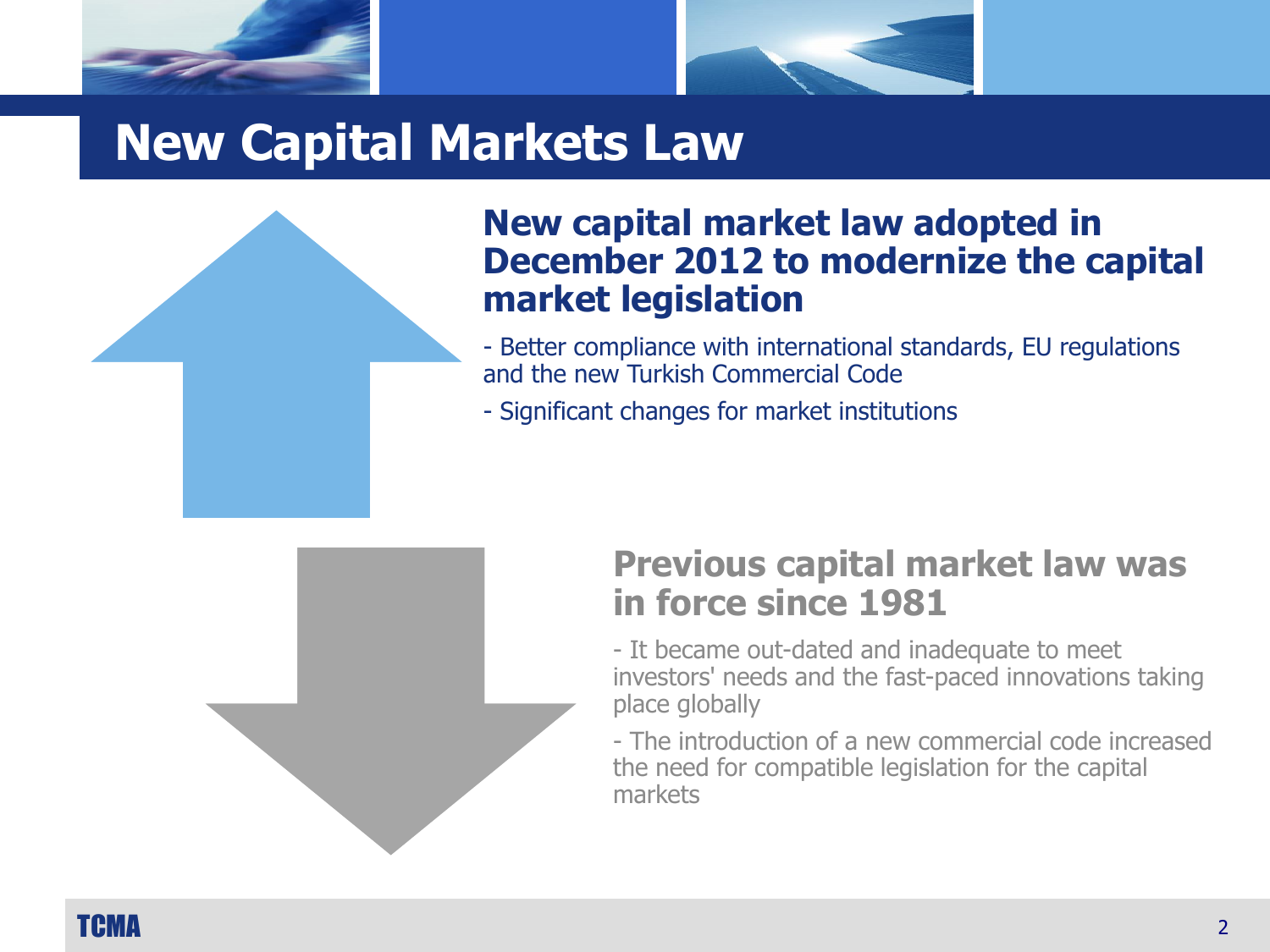



#### **Borsa Istanbul**

- **Istanbul Stock Exchange was established in 1985 as the only securities exchange in Turkey. It became a joint stock company named Borsa Istanbul with the new Capital Markets Law in 2012.**
- **Istanbul Gold Exchange merged with Borsa Istanbul at end-2012. Precious metals started trading on Borsa İstanbul since 2013.**
- **Turkish Derivatives Exchange (TurkDex), which was established in 2005, merged with Borsa Istanbul in 2013. Derivatives started trading on Borsa Istanbul exclusively as of August 2013.**
- **Strategic partnership with Nasdaq in 2014.**
- **Expected IPO of Borsa Istanbul in 2015.**

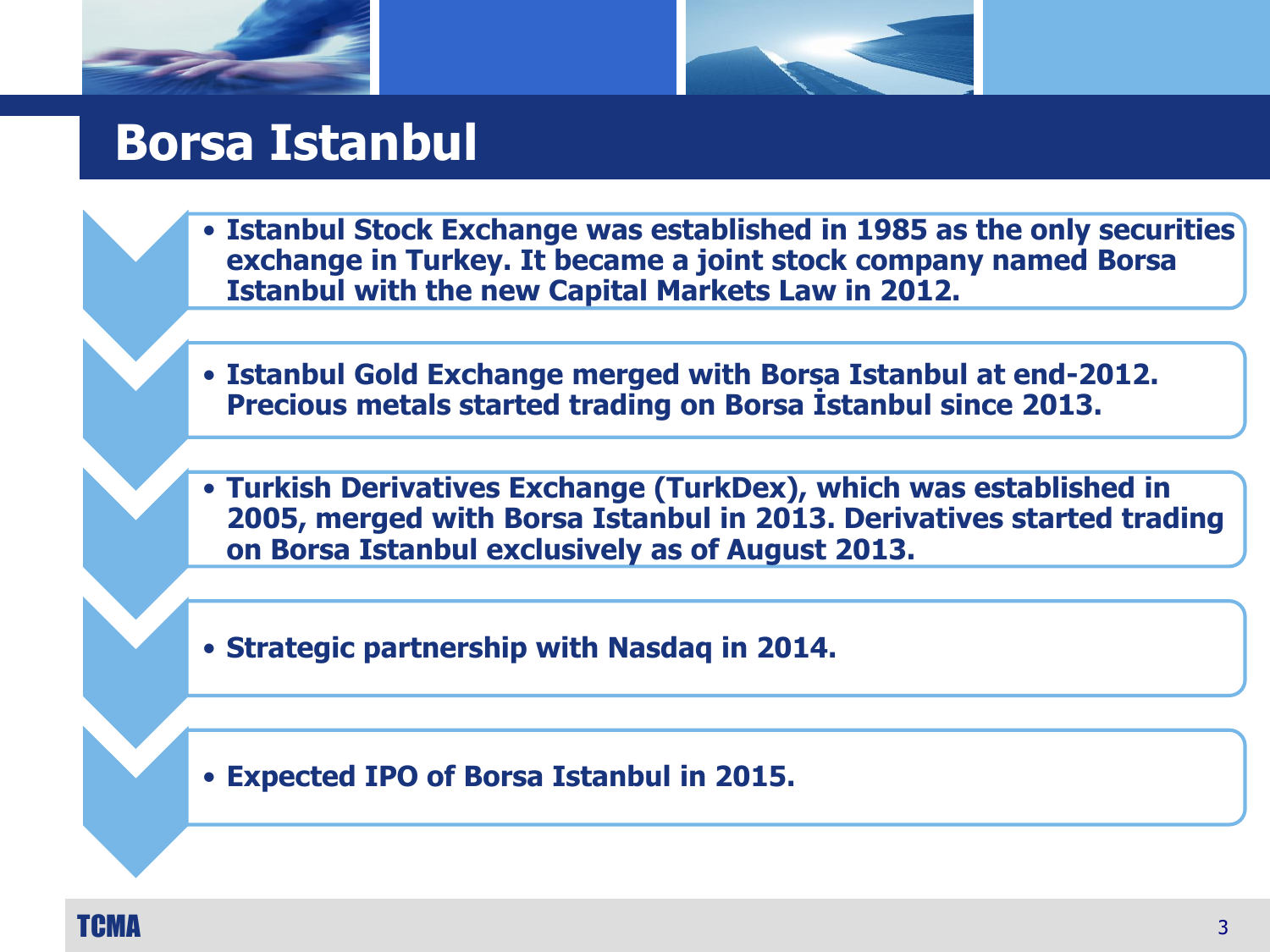



#### **Borsa Istanbul - New Structure**

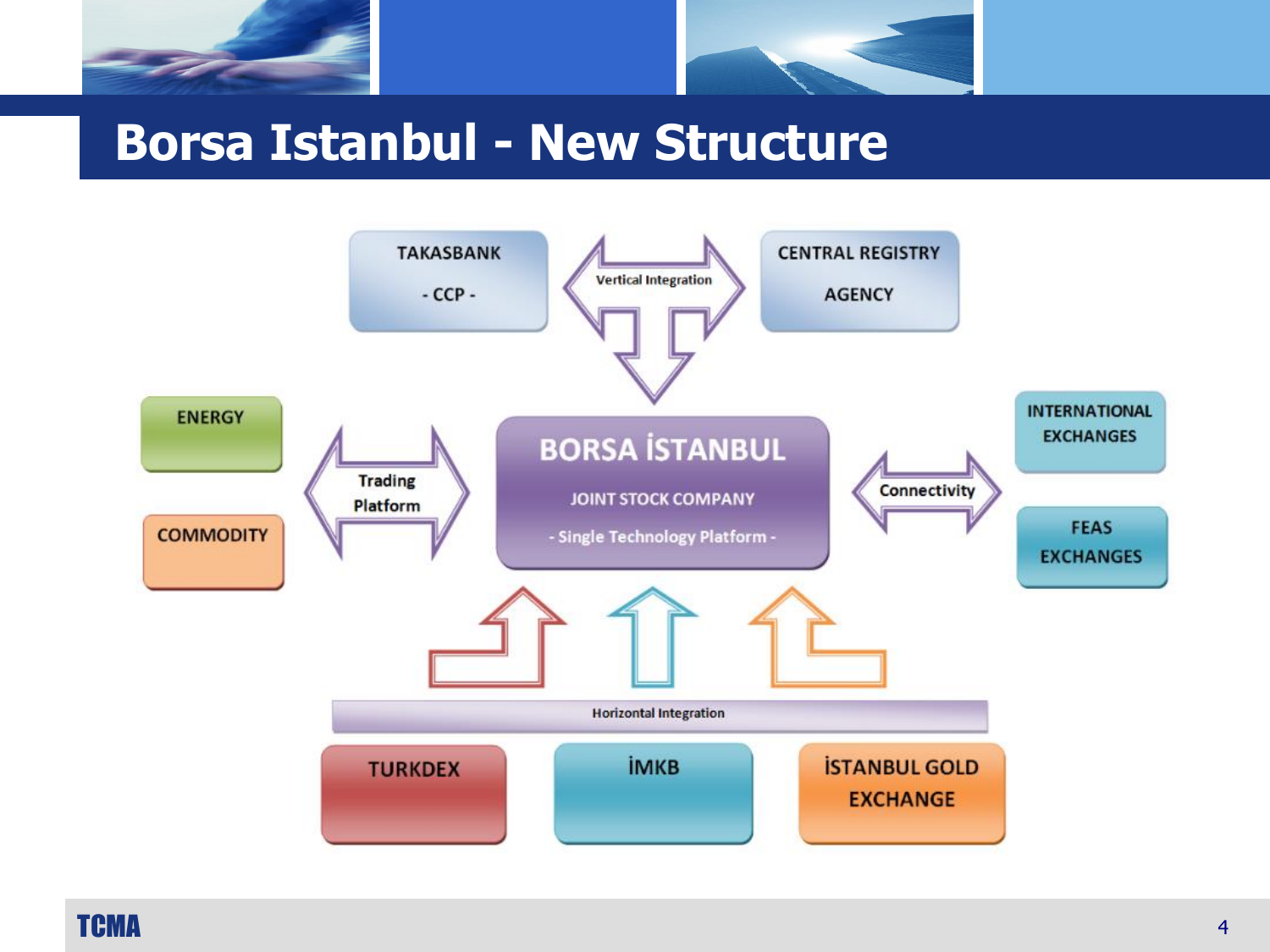



## **Borsa Istanbul - Corporate Structure**

| <b>Shareholder Structure of Borsa Istanbul</b> |             |       |                      |  |
|------------------------------------------------|-------------|-------|----------------------|--|
|                                                |             |       | <b>Board</b>         |  |
|                                                | <b>Type</b> |       | <b>Share Members</b> |  |
| <b>Treasury</b>                                |             | 0,1%  |                      |  |
| <b>Treasury</b>                                |             | 48,9% |                      |  |
| <b>Borsa Istanbul</b>                          | Β           | 40,7% |                      |  |
| <b>OMX Technology AB</b>                       |             | 5,0%  |                      |  |
| <b>TCMA</b>                                    |             | 1,3%  |                      |  |
| <b>Investment Companies</b>                    | $\bigcap$   | 3,7%  |                      |  |
| <b>Banks</b>                                   |             | 0,3%  |                      |  |
| <b>Total</b>                                   |             | 100%  |                      |  |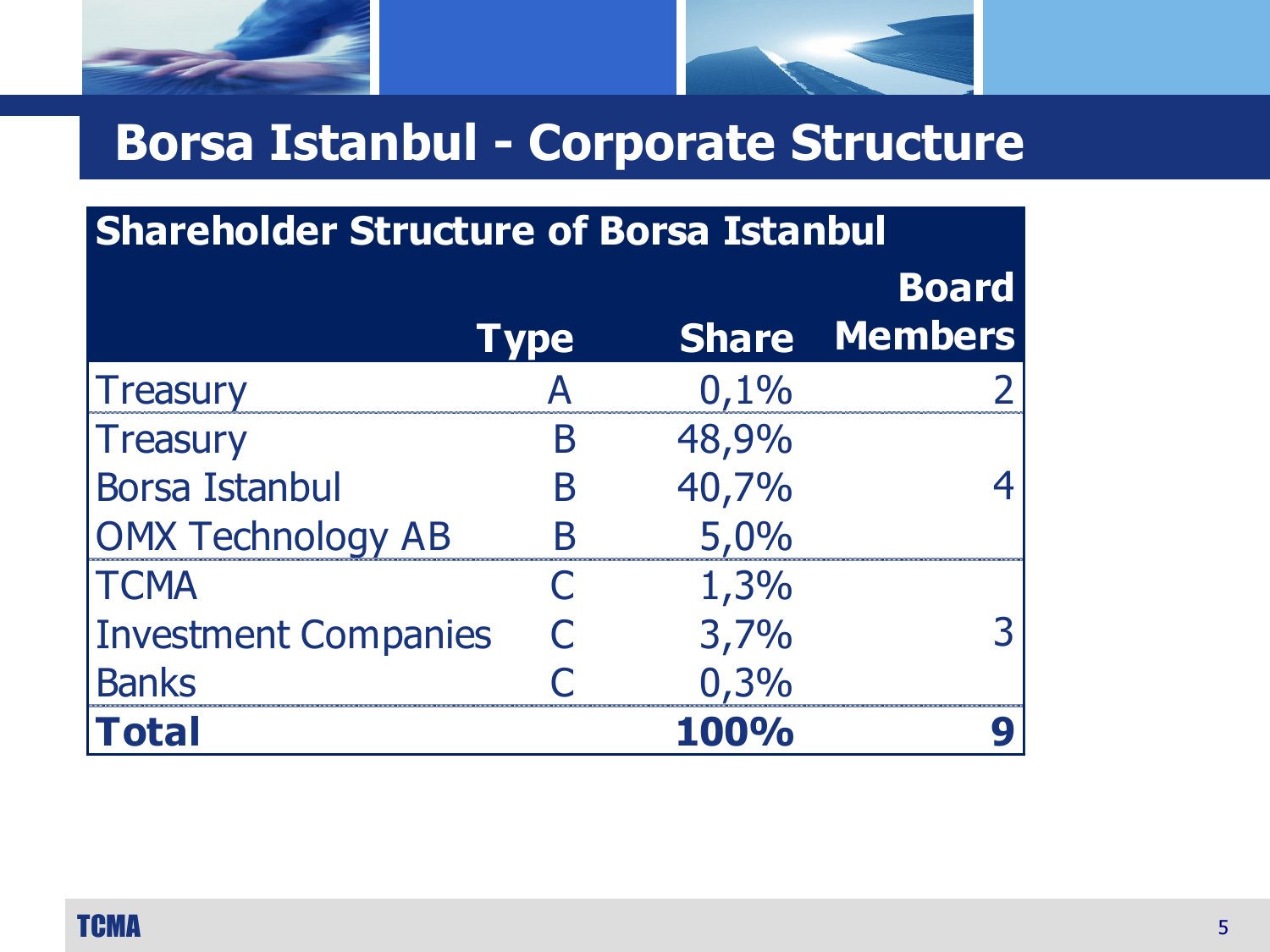



## **Capital Requirements**

| <b>Investment Companies - Current</b>                       |           |  |
|-------------------------------------------------------------|-----------|--|
| <b>Licenses</b>                                             | US\$      |  |
| <b>Securities Trading</b>                                   | 400,000   |  |
| Leveraged FX Trading (Market Maker)                         | 3,800,000 |  |
| Leveraged FX Trading (White Label)                          | 1,100,000 |  |
| <b>Public Offering</b>                                      | 200,000   |  |
| Repo/Reverse Repo Agreements                                | 200,000   |  |
| <b>Asset Management</b>                                     | 200,000   |  |
| <b>Investment Consultancy</b>                               | 40,000    |  |
| <b>Total (Inc. Market Making in</b><br><b>Leveraged FX)</b> | 4,800,000 |  |

| everaged FX Trading (White Label)                | 1,100,000             |                                    |             |
|--------------------------------------------------|-----------------------|------------------------------------|-------------|
| Public Offering                                  | 200,000               | <b>Investment Companies - New</b>  |             |
| Repo/Reverse Repo Agreements                     | 200,000               | <b>Activities</b>                  | <b>US\$</b> |
| <b>Asset Management</b>                          | 200,000               | <b>Order Routing</b>               |             |
| <b>Investment Consultancy</b>                    | 40,000                | <b>Investment Advisory</b>         | 900,000     |
| <b>Fotal (Inc. Market Making in</b><br>4,800,000 |                       | <b>Limited Custody Services</b>    |             |
| everaged FX).                                    |                       | <b>Best Effort Public Offering</b> | 4,500,000   |
|                                                  |                       | <b>Securities Trading</b>          |             |
| <b>Asset Management Cos.</b>                     | $\approx$ $\times$ 22 | <b>Complementary Services</b>      |             |
| <b>US\$</b>                                      |                       | <b>Underwriting</b>                |             |
| 200,000                                          |                       | <b>Full Custody Services</b>       | 11,200,000  |
|                                                  |                       | <b>Asset Management</b>            |             |



|                                                    |                        | <b>Asset Management Companies - New</b> |  |
|----------------------------------------------------|------------------------|-----------------------------------------|--|
|                                                    | <b>AUM</b>             | <b>Minimum Capital (US\$)</b>           |  |
| RANSITION<br><b>RIOD UNTIL</b><br><b>JULY 2015</b> | Up to \$50 mn.         | 900,000                                 |  |
|                                                    | $$50-60$ mn.           | 1,300,000                               |  |
|                                                    | $$60-2,250$ mn.        | 2,200,000                               |  |
|                                                    | $>$ \$ 2,250 mn.       | 4,500,000                               |  |
|                                                    | <b>Paid-in Capital</b> | 900,000                                 |  |

**TCMA**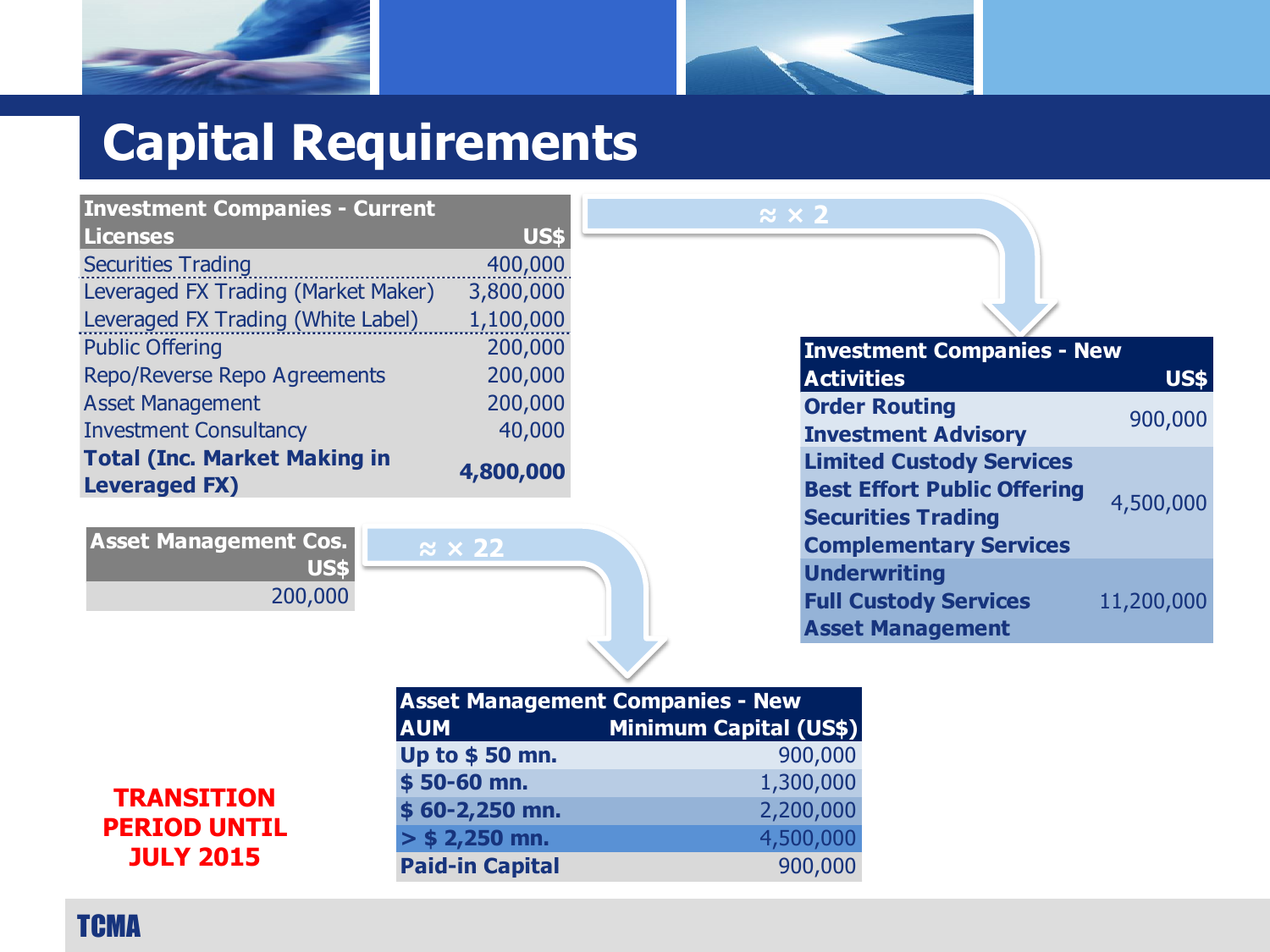



### **TCMA Membership Structure**



 **Financial education became one of the main duties of the Association.**

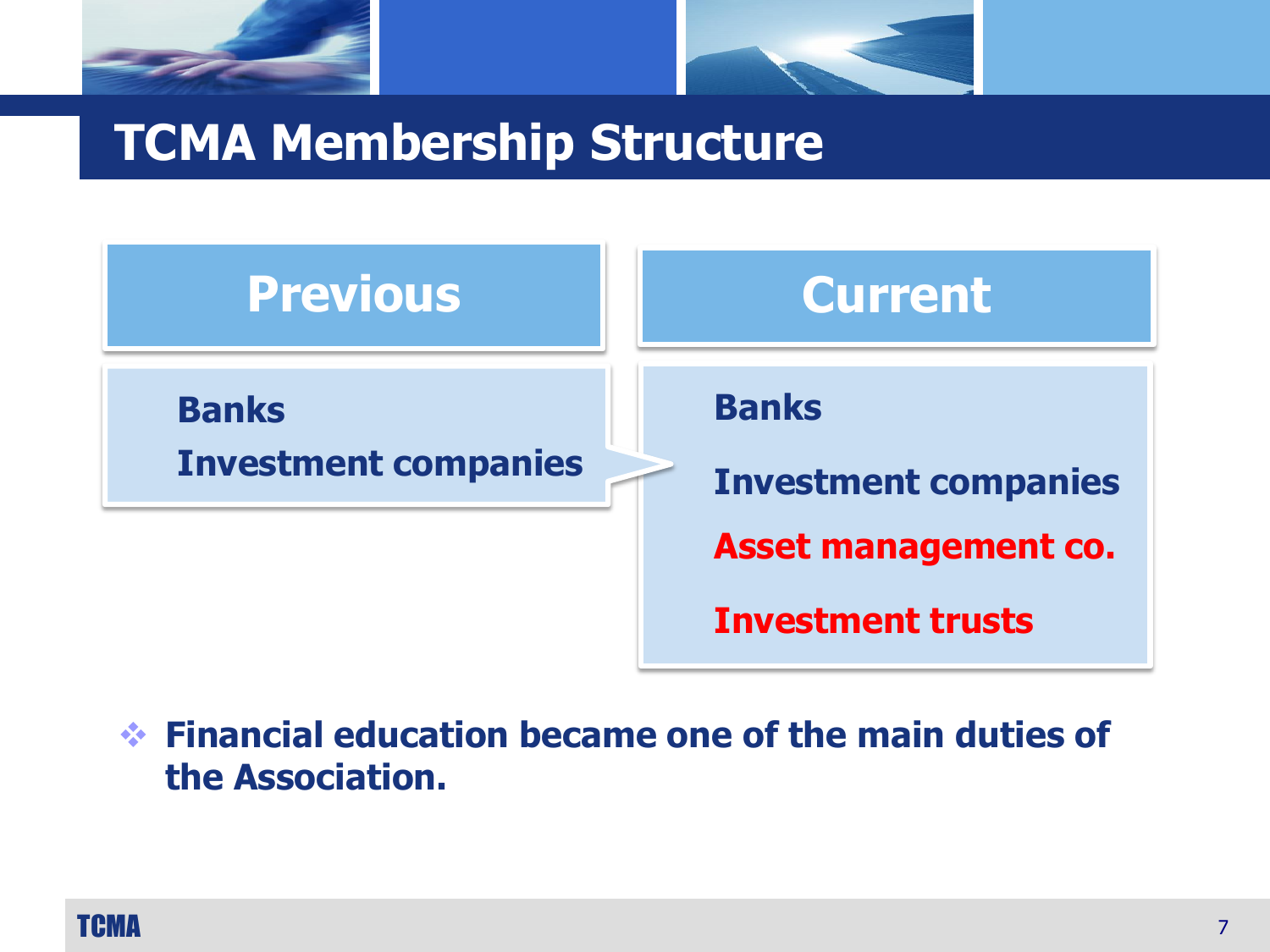



#### **TCMA Management Structure**

### **Previous BoD**

**Banks (3) Investment companies (4)**

#### **Current BoD**

**Banks (2)**

**Investment companies (3)**

**Asset management co. (2)**

**Investment trusts (1)**

**Independent members (2)**

**Turkish Association of Appraisers (1)**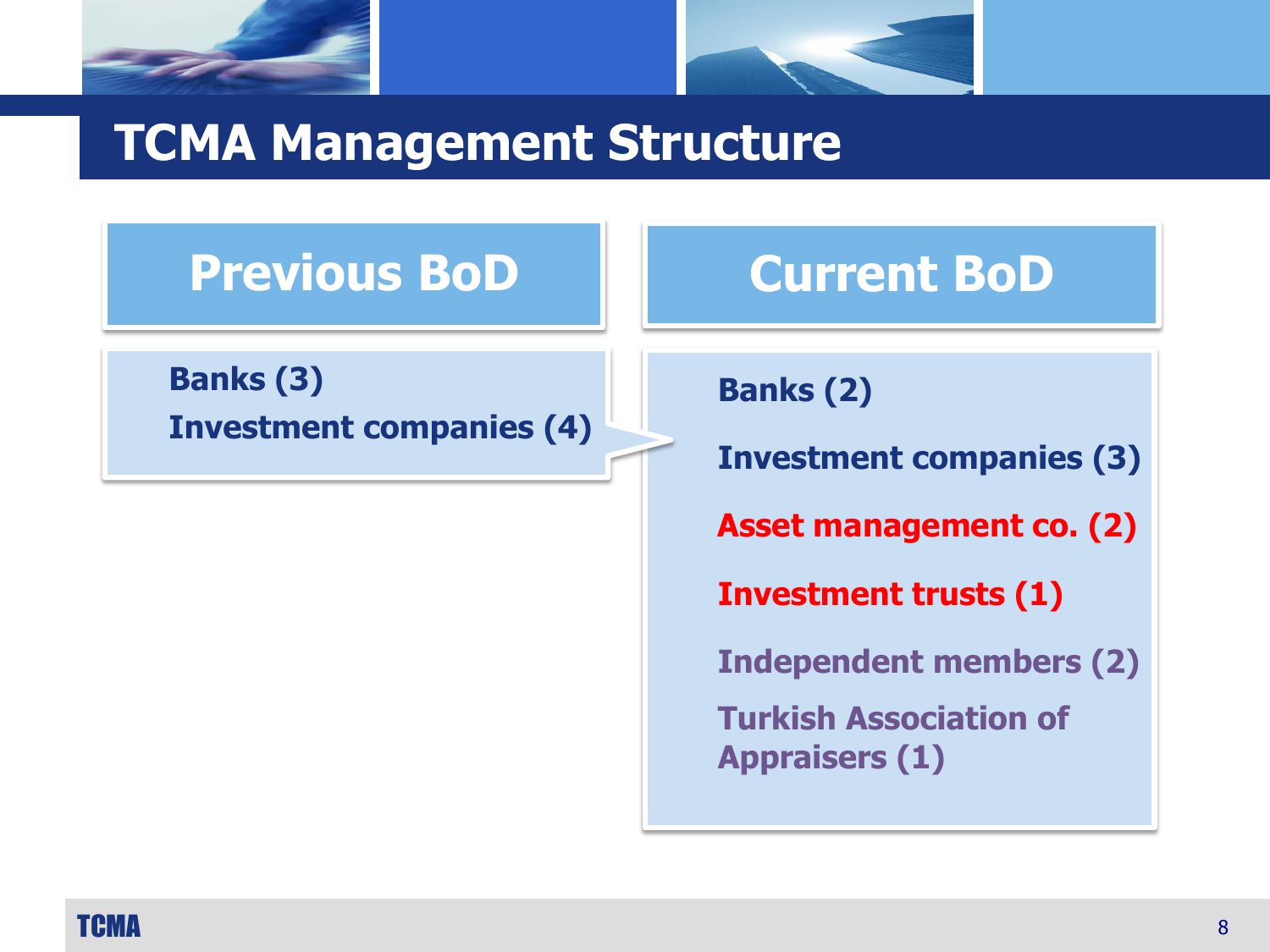



# **National Financial Education Strategy**

- **Announced in June 2014.**
- **Three pillars:**
	- **Financial Inclusion (Financial Stability Committee)**
	- **Financial Education (Capital Markets Board)**
	- **Financial Consumer Protection (Banking Regulation and Supervision Authority)**
- **38 partner institutions from government bodies to NGOs.**
- **55 actions and targets identified. TCMA has a role in 36 of them.**
- **Division of tasks among institutions.**
- **Regular overview of targets.**

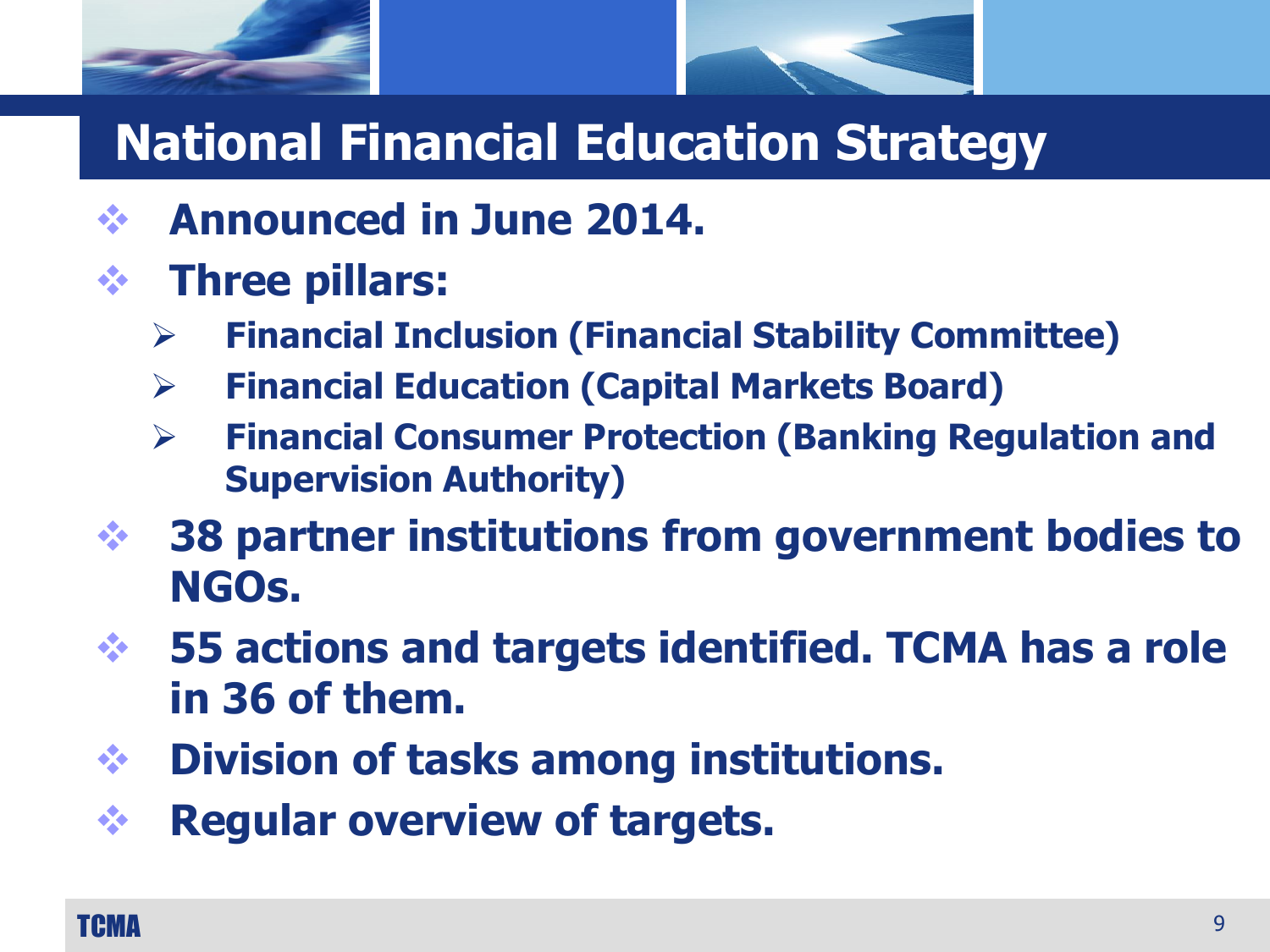



#### **Financial Education - TCMA's Initiatives**

0 1 0 2 9

#### **TSPB** Noon so

#### YATIRIMCI HAKLARI

the memoir following is priors, mutually as presentational behaviour<br>form and proposition in the second control of the second control of the<br>proposition in the second control of the second control of the second<br>second con

slannda hesap ac- secu

Genel kural olarak

6. Kişiye özel tavsiye alma hakkınız

endimeden doce o únicion m<br>handlaganaz hakkanda bilgi alma ve sizin yatırın amaçlarınız u

 $000$ 

razlan emin almanız doğuvu<br>1981 Gəlişməyi düşündüğünüz yatırmı<br>1990 Delgelerine sahip olup olmadıklarını **.B. İşlem -mailiyetleri** elgelerine sahip olup olmadıkların<br>da sizi daha detaylı bilgilendirme<br>nca Sermave Pivasası Kurulu, Tür Bridi veya Borsa İstanbul'un in sa zatanourun en<br>väx detaylı bilgiye<br>glannın ortakları, e kesuresier konstitutiod od o<br>nür. Bu tür kesintiler bazı o<br>ve ulteramamanına vel arab hukuki durumu ve geçmiş-

9. Adil ve esit hizmet alma hakkıng enumda, yabınmanında ilgili bir veya . Yabınm kuruluşi<br>- danışmanınız olabilir. Yabınm danışı . ğelmi görmekle,<br>hakkında kurumunuzdan detaylı bağı . adli ve eşit bir ;<br>alışmak atastığınız müşteri temalicinisi. . İeriniz ol

den danışmanınız hakkında detaylı bilgi<br>bilgiler, yabrım danışmanınızın sahip oldu-<br>m, geçmiş iş tecrübesi, eğitim dunumu ve<br>otzalar gibi konuları içermektedir.

10. Dürüst hizmet alma hakkınız<br>Yohnn kunluşunu ve danşmanızır, size hiz<br>Yohnn kunluşunu ve danşmanızır, size hizme<br>Johnness, size, bu kunlları veçen olmayırı<br>Johnnessin geskide. Eğe bu kunlları veçen<br>10. bulunmanları gesk







Yarın Olmadan Once... 9 görüntüleme 2 hatta önce





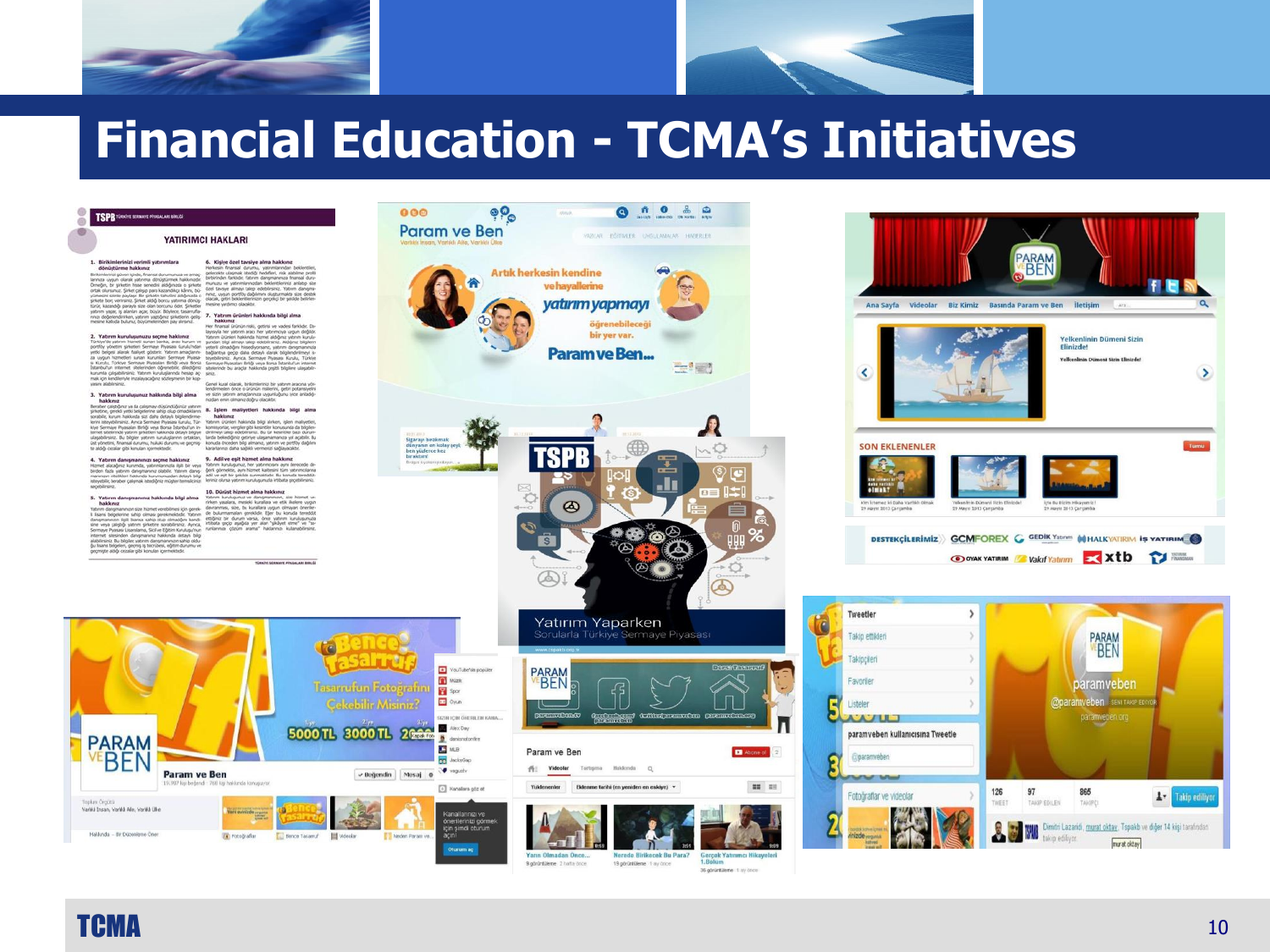

### **Final Remarks**

- **New capital markets law brought significant changes to the investment industry.**
- **Three exchanges merged under Borsa Istanbul and demutualised. IPO expected in 2015.**
- **Membership of our Association was expanded and management structure changed accordingly.**
- **Capital requirements for investment companies and asset management companies will be raised significantly until July 2015.**
- **Financial education became one of the main duties of the Association.**